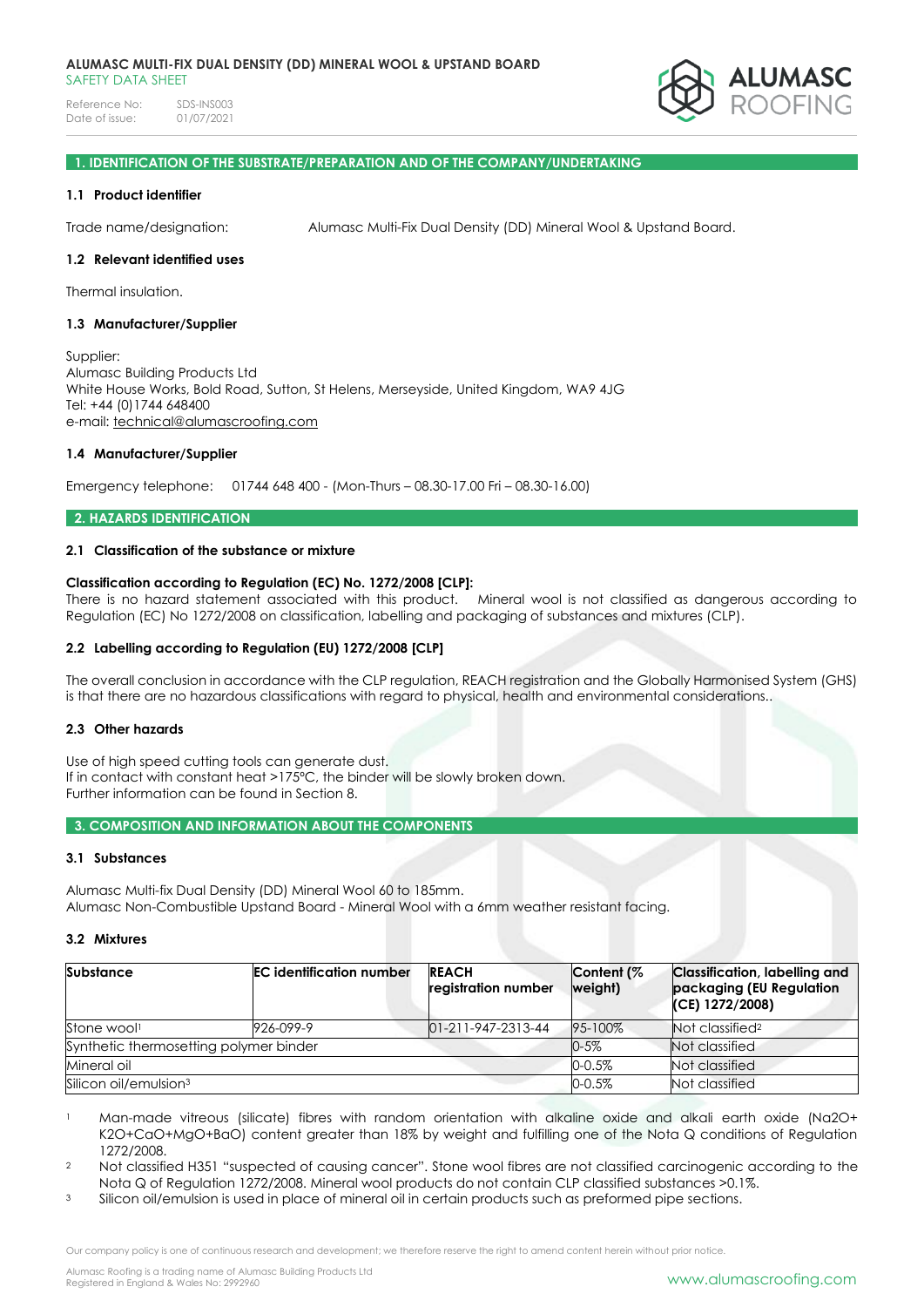#### **ALUMASC MULTI-FIX DUAL DENSITY (DD) MINERAL WOOL & UPSTAND BOARD** SAFETY DATA SHEFT

Reference No: SDS-INS003<br>Date of issue: 01/07/2021 Date of issue:



# **3.3 Facing materials**

Mienral wool may be supplied faced with various common building materials such as aluminium foil, mineral tissue/ scrim/ fleece, polethylene/polypropylene film, wire mesh, bitumen, plaster board, cementitious board, ablative coatings, etc.

# **4. FIRST AID MEASURES**

## **4.1 Description of first aid measures**

| Inhalation: | Remove from exposure. Rinse the throat and clear dust from airways.                                    |
|-------------|--------------------------------------------------------------------------------------------------------|
| Skin:       | If itching occurs, remove contaminated clothing and wash skin gently with cold water<br>and mild soap. |
| Eye:        | Rinse abundantly with water for at least 15 minutes.                                                   |
| Ingestion:  | Drink plenty of water if accidentally ingested.                                                        |

# **4.2 Most important symptoms and effects, both acute and delayed**

The mechanical effect of coarse fibres in contact with throat, skin or eyes may cause temporary itching/ inconvenience.

#### **4.3 Indication of any immediate medical attention and special treatment needed**

None required. If any adverse reaction or discomfort continues from any of the above exposures, seek professional medical advice.

#### **5. FIRE-FIGHTING MEASSURES**

#### **5.1 Extinguishing media**

## **Suitable extinguishing media:**

Water, foam, carbon dioxide (CO2) and dry powder.

#### **Extinguishing media which must not be used for safety reasons:** None.

# **5.2 Special hazards arising from the substance or mixture**

None special. Use normal body and respiratory protection for fire.

## **5.3 Advice for fire-fighters**

The unfaced products are non-combustible, some packaing material or facings may however be combustible.

## **6. ACCIDENTIAL RELEASE MEASURES**

## **6.1 Personal precautions, protective equipment and emergency procedures**

In case of presence of high concentrations of dust, use the same personal protective equipment as mentioned in Section 8.

#### **6.2 Environmental Precautions**

None required.

## **6.3 Methods and material for containment and cleaning up**

Vacuum cleaner or dampen with water spray prior to sweeping up.

# **6.4 Reference to other sections**

See Sections 8 & 13.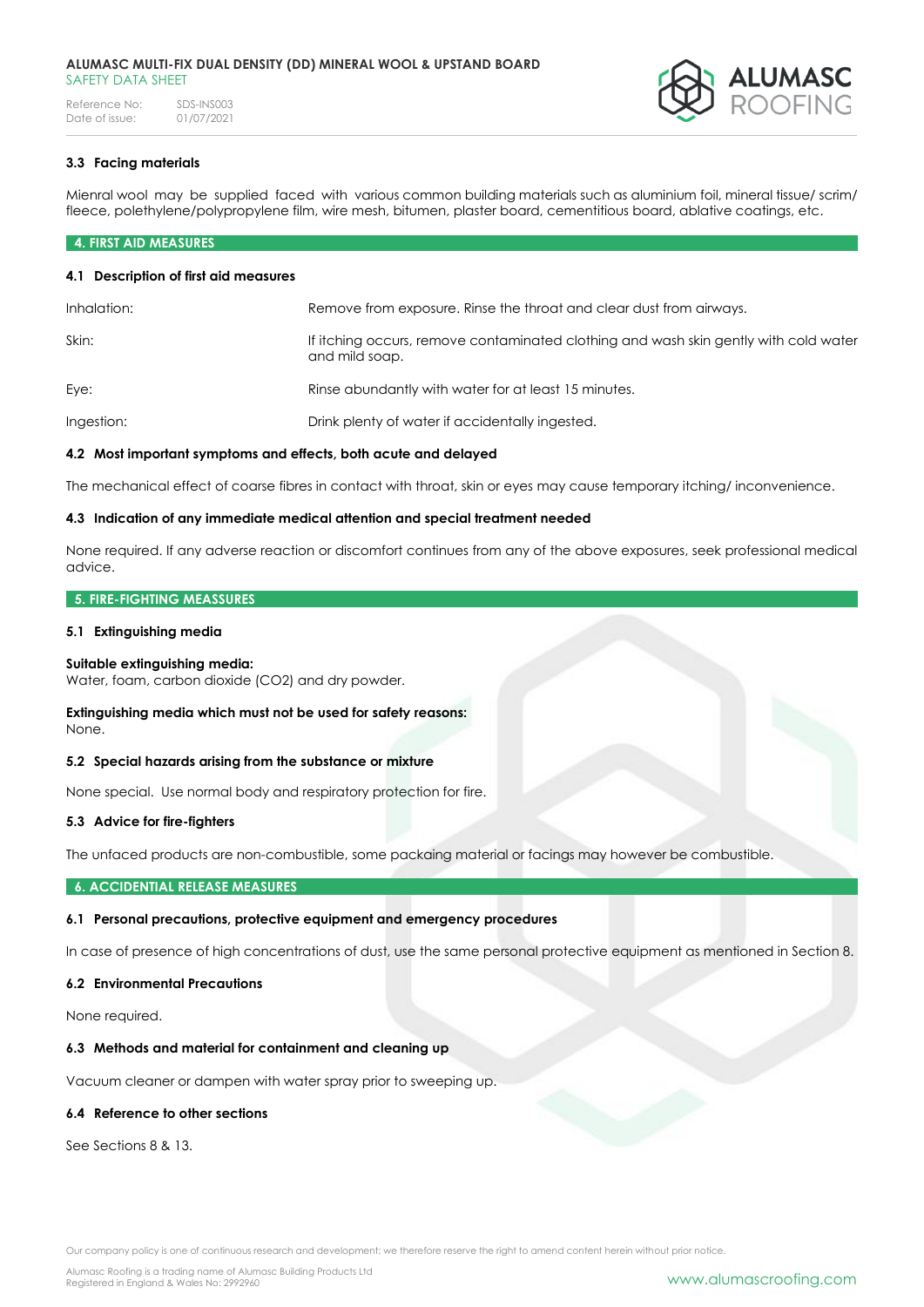#### **ALUMASC MULTI-FIX DUAL DENSITY (DD) MINERAL WOOL & UPSTAND BOARD** SAFETY DATA SHEET

Reference No: SDS-INS003<br>Date of issue: 01/07/2021 Date of issue:



# **7. HANDLING AND STORAGE**

# **7.1 Precautions for safe handling**

No specific measures. Preferably use a knife for cutting. If a power tool is used, provide effective dust extraction. Ensure adequate ventilation of workplace. Avoid unnecessary handling of unwrapped product. See Section 8.

# **7.2 Conditions for safe storage, including any incompatibilities**

#### **Technical measures:**

No special measures necessary.

#### **Suitable storage conditions:**

Products should be kept dry, if possible in original packaging.

#### **Incompatible materials:**

None

#### **Packaging materials:**

Products are typically packed in polyethylene film, cardboard and/or on wooden pallets.

## **7.3 Specific end uses(s)**

Not applicable.

## **8. EXPOSURE CONTROLS/PERSONAL PROTECTION**

## **8.1 Control parameters**

Workplace exposure limit (WEL) 5mg/m3 gravimetric measure (total inhalable dust) and 2 fibres/ml airborne fibre limit, 8-hour time weighted averages. HSE guidance assumes that the gravimetric measure would be reached before the fibre measure. (Ref. HSE EH40).

## **8.2 Exposure controls**

#### **Appropriate engineering controls:**

No specific requirements.

## **Individual protection measures, such as personal protective equipment:**

| Eye protection:         | Wear goggles if working above shoulders or where there is heavy dust development.<br>Eye protection to EN 166 is advised.                                                                                                                                                                                                                                                                                                                                                                                      |
|-------------------------|----------------------------------------------------------------------------------------------------------------------------------------------------------------------------------------------------------------------------------------------------------------------------------------------------------------------------------------------------------------------------------------------------------------------------------------------------------------------------------------------------------------|
| Hand protection:        | Use gloves conforming with EN 388 to avoid itching.                                                                                                                                                                                                                                                                                                                                                                                                                                                            |
| Skin protection:        | Cover exposed skin.                                                                                                                                                                                                                                                                                                                                                                                                                                                                                            |
| Respiratory protection: | When working in unventilated areas or during operations which can generate emission<br>of (various) dusts, wearing a disposable face mask in accordance with EN 149 FFP1 is<br>recommended.<br>At high temperatures not usually found in building construction (>175°C), the product<br>binder will slowly decompose and trace gases will be released. When high temperature<br>appliances are first put into service, gases should be vented to control exposure to<br>fumes or appropriate respirators used. |

The following text and pictograms are printed on packaging:

The mechanical effect of fibres in contact with skin may cause temporary itching.



Cover exposed skin. When working in unventilated area, wear disposable face mask.

Our company policy is one of continuous research and development; we therefore reserve the right to amend content herein without prior notice.

Alumasc Roofing is a trading name of Alumasc Building Products Ltd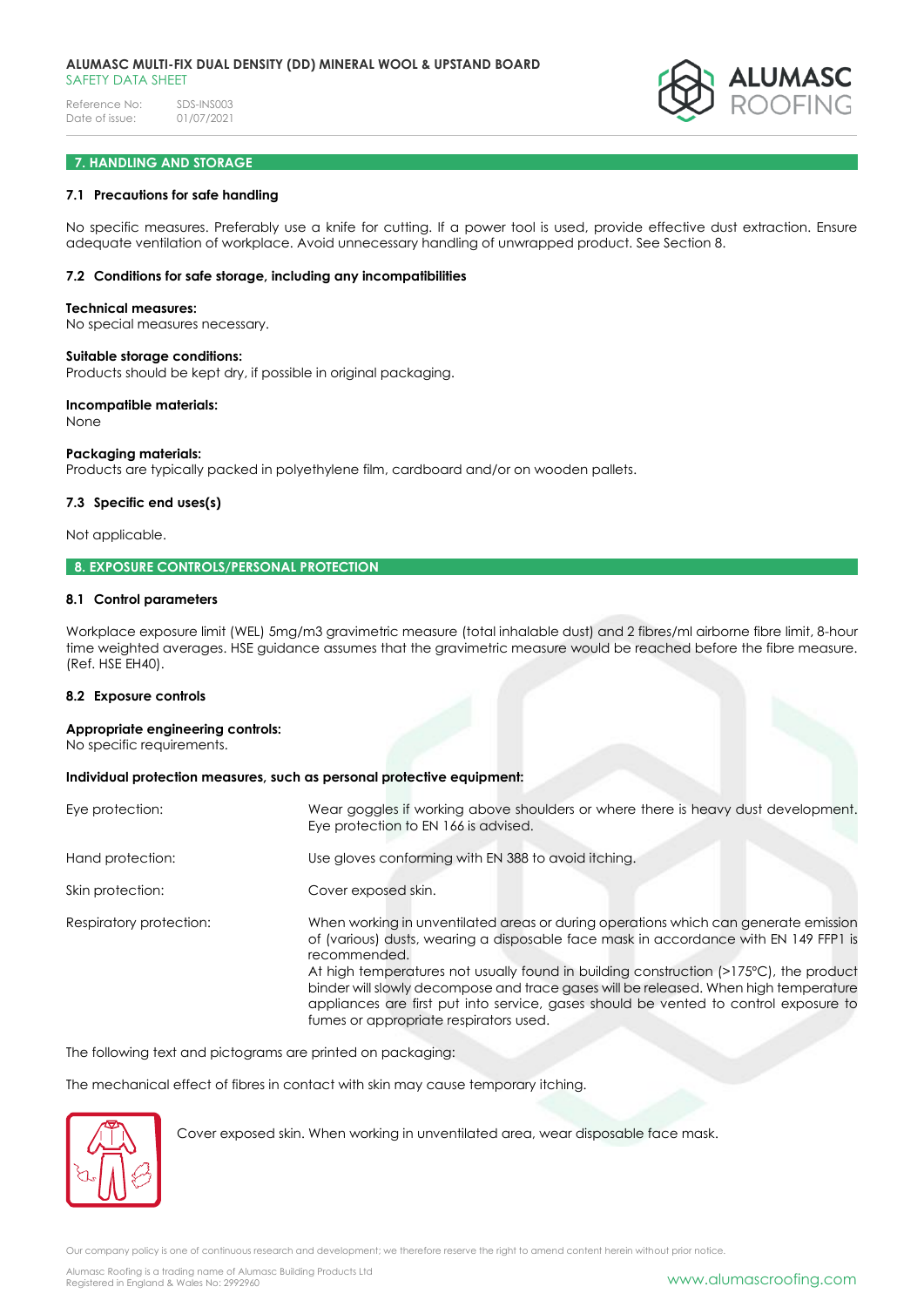#### **ALUMASC MULTI-FIX DUAL DENSITY (DD) MINERAL WOOL & UPSTAND BOARD** SAFETY DATA SHEET

Reference No: SDS-INS003<br>Date of issue: 01/07/2021 Date of issue:





Rinse in cold water before washing.



Clean area using vacuum equipment.



Ventilate working area if possible.



Waste should be disposed of according to local regulations.

Not relevant. No odour.

decomposition products occurs.

Not relevant. Non-combustible (ref. UK and Ireland Building Regulations).



Wear goggles when working overhead.

# **9. PHYSICAL AND CHEMICAL PROPERTIES**

# **9.1 Information on basic physical and chemical properties**

Appearance: Solid, grey-green. Odour: Odourless. pH:  $R$  and  $R$  and  $R$  and  $R$  and  $R$  and  $R$  and  $R$  and  $R$  and  $R$  and  $R$  and  $R$  and  $R$  and  $R$  and  $R$  and  $R$  and  $R$  and  $R$  and  $R$  and  $R$  and  $R$  and  $R$  and  $R$  and  $R$  and  $R$  and  $R$  and  $R$  and  $R$  and  $R$ Melting point:  $>1000^{\circ}$ C. Initial boiling point and range: Not relevant. Solid. Flash point: **Not relevant. Non-combustible (ref. UK and Ireland Building Regulations).** Evaporation rate: Not relevant. Solid. Flammability:<br>
Not relevant. Non-combustible (ref. UK and Ireland Building Regulations).<br>
Upper/lower flammability or explosive limits Not relevant. Non-combustible (ref. UK and Ireland Building Regulations). Vapour pressure: Not relevant. Solid. Vapour density: Not relevant. Solid. Relative density:  $\blacksquare$  Depends on product (typ. between 20 and 300 kg/m3). Solubility (ies): Generally chemically inert and insoluble in water. Partition coefficient n-octanol/water: Not relevant. Insoluble in water. Auto-ignition temperature: Not relevant. Non-combustible (ref. UK and Ireland Building Regulations). Decomposition temperature: When heated to approx 175°C for the first time, release of binder

Viscosity:  $\blacksquare$ Explosive properties: Not relevant. Non-combustible (ref. UK and Ireland Building Regulations). Oxidising properties: Not relevant. Non-oxidising.

## **9.2 Other information**

No further chemical or physical properties to report.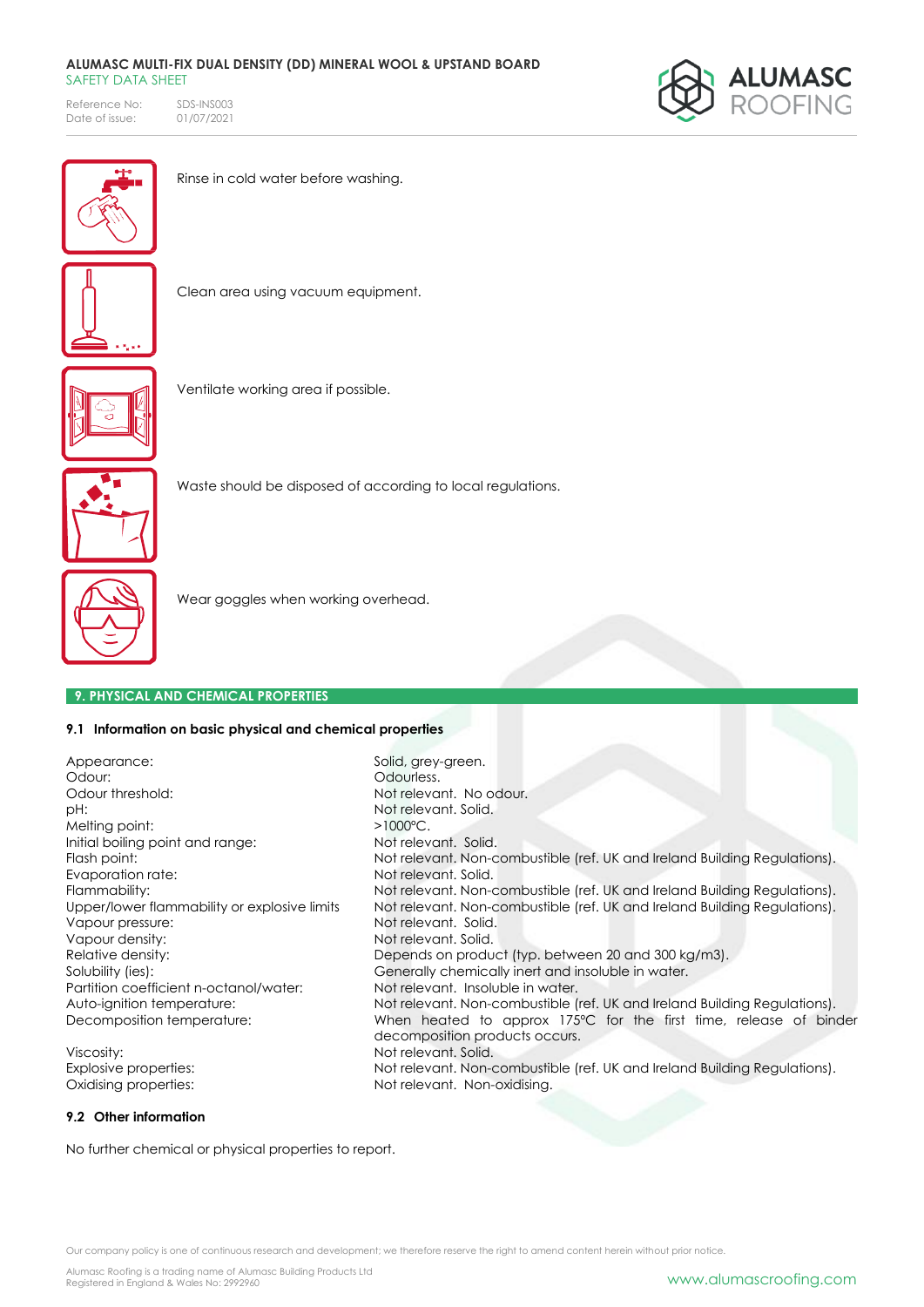Reference No: SDS-INS003<br>Date of issue: 01/07/2021 Date of issue:



# **10. STABILITY AND REACTIVITY**

#### **10.1 Reactivity**

Not reactive.

#### **10.2 Chemical stability**

Stable.

**10.3 Possibility of hazardous reactions**

Not reactive.

## **10.4 Conditions to avoid**

None specified.

# **10.5 Incompatible materials**

None specified.

# **10.6 Hazardous decomposition products**

When heated to approx 175°C for the first time, release of binder decomposition products occurs. See Section 8.2.

#### **11. TOXICOLOGICAL INFORMATION**

#### **11.1 Information on toxicological effects**

| Acute toxicity:            | No acute toxicity.                                                                                                                                                                                                                                                                                                                                                                                                                                                          |  |
|----------------------------|-----------------------------------------------------------------------------------------------------------------------------------------------------------------------------------------------------------------------------------------------------------------------------------------------------------------------------------------------------------------------------------------------------------------------------------------------------------------------------|--|
| Irritation:                | In the case of coarser fibres there can be mechanical effects on skin, upper respiratory<br>system (mucous membranes) and eyes that can cause temporary, self-fading effects<br>(e.g. itching). No chemical effects ensue.                                                                                                                                                                                                                                                  |  |
| Corrosivity:               | No corrosivity.                                                                                                                                                                                                                                                                                                                                                                                                                                                             |  |
| Sensitisation:             | No sensitisation.                                                                                                                                                                                                                                                                                                                                                                                                                                                           |  |
| Repeated dose toxicity:    | No repeated dose toxicity.                                                                                                                                                                                                                                                                                                                                                                                                                                                  |  |
| Carcinogenicity:           | None. Owing to its high bio-solubility, the fibre used in stone wool insulation materials is<br>assessed as free from suspicion of possible carcinogenic effects in accordance with<br>Regulation (EC) No 1272/2008 (ref. Nota Q). In October 2001, the International Agency<br>for Research on Cancer (IARC) classified rock (stone) wool insulation as Group 3 (not<br>classifiable as to its carcinogenicity in humans) ie not suspected of causing cancer in<br>humans. |  |
| Mutagenicity:              | No mutagenicity.                                                                                                                                                                                                                                                                                                                                                                                                                                                            |  |
| Toxicity for reproduction: | No toxicity for reproduction.                                                                                                                                                                                                                                                                                                                                                                                                                                               |  |

# **12. ECOLOGICAL INFORMATION**

## **12.1 Toxicity**

None. This product is not expected to cause harm to animals or plants during normal conditions of use. Stone wool is principally made from non-scarce rock material and recycled stone wool.

#### **12.2 Persistence and degradability**

None.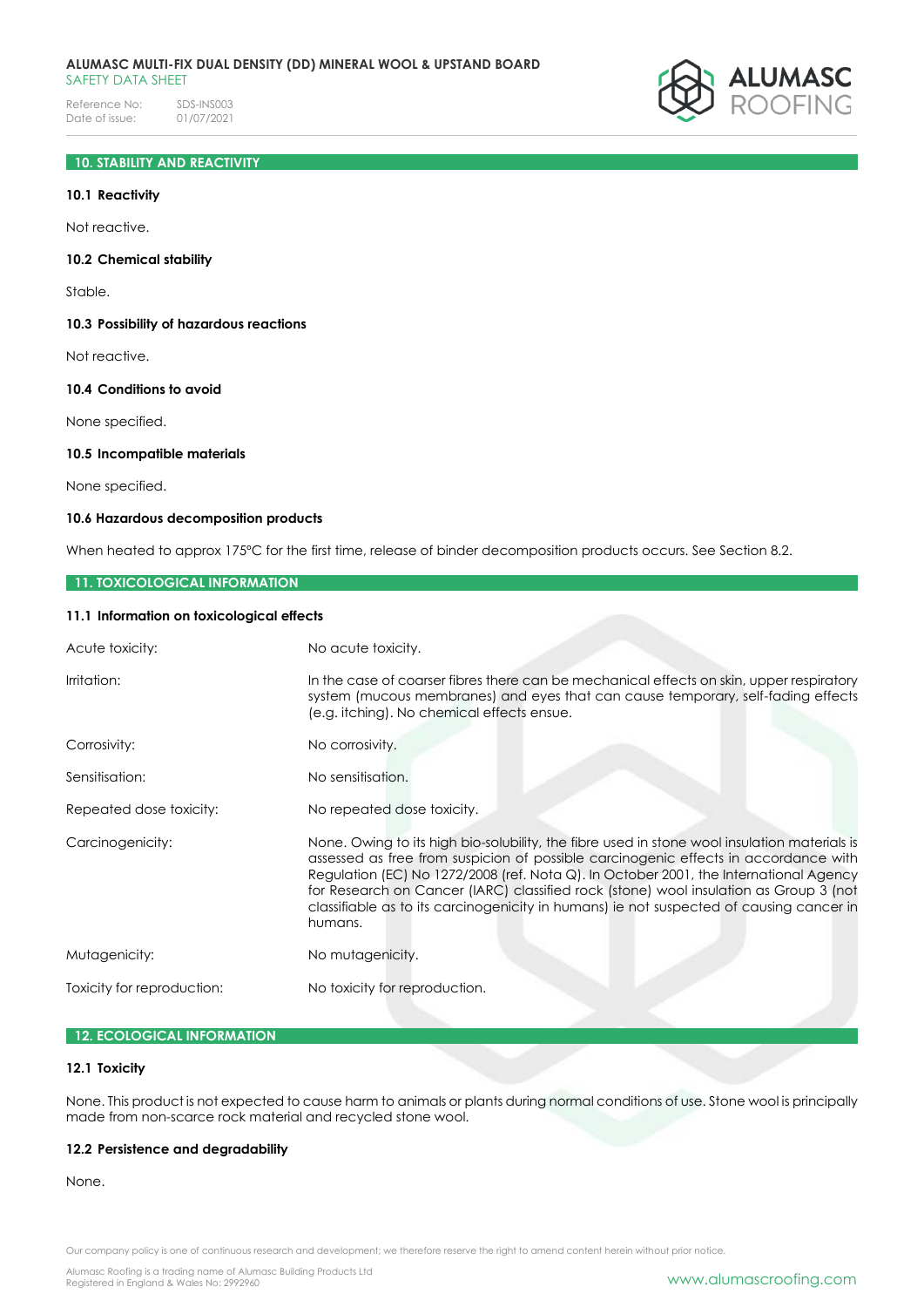Reference No: SDS-INS003<br>Date of issue: 01/07/2021 Date of issue:



## **12.3 Bioaccumulation potential**

None.

## **12.4 Mobility in soil**

None.

# **12.5 Results of PBT and vPvB assessment**

No assessment required.

## **12.6 Other adverse effects**

Relying on entrapped air for its thermal properties, the products do not, and never have used blowing agents with Ozone Depleting Potential or Global Warming Potential. No flame retardants are added.

## **13. DISPOSAL CONSIDERATIONS**

## **13.1 Waste treatment methods**

Mineral Wool material is recyclable and classified as non-hazardous waste. It is covered by the non-hazardous entry "17 06 04 insulation materials other than those mentioned in 17 06 01 and 17 06 03" in the European Waste Catalogue, established by EC Decision 2000/532/EC (hazardous waste). Under landfill regulations insulation waste is categorised as "waste accepted at landfills for non-hazardous waste" in accordance with EC Decision 2003/33/EC (landfill acceptance criteria).

## **14. TRANSPORT INFORMATION**

Not applicable/none specified.

#### **15. REGULATORY INFORMATION**

## **15.1 Safety, health and environmental regulations/legislation specific for the substance or mixture**

The overall conclusion in accordance with the CLP, GHS and REACH regulations is that there are no hazardous classifications associated with fibres in respect to physical, health and environmental aspects.

## **15.2 Chemical Safety Assessment**

No assessment required.

## **16. OTHER INFORMATION**

This safety data sheet has been prepared in accordance with Annex II to Regulation (EC) No 1907/2006 (REACH), as amended by Commission Regulation (EU) No 2015/830.

Although REACH Regulations do not require a safety data sheet to be provided for Mineral Wool insulation, this format is used to provide standardized health and safety information.

Mineral Wool insulation products are made of fibres exonerated from classification as a carcinogen in accordance with Regulation (EC) No. 1272/2008 (ref. Nota Q).

Fibres are subject to independent assessment by EUCEB.

Membership of the EUCEB certification scheme is voluntary and certifies compliance with the parameters laid down in Nota Q, as defined by Regulation (EC) No. 1272/2008.

This data sheet does not constitute a workplace assessment.

The information provided represents the state of our knowledge regarding this material at the date of its publication.

The information provided does not constitute a product specification and no warranty expressed or implied is hereby made.

The information relates only to the specific material designated when used in applications it has been designed for. This information may not be valid for such material used in combination with any other materials or in any other processes, unless specified in the text.